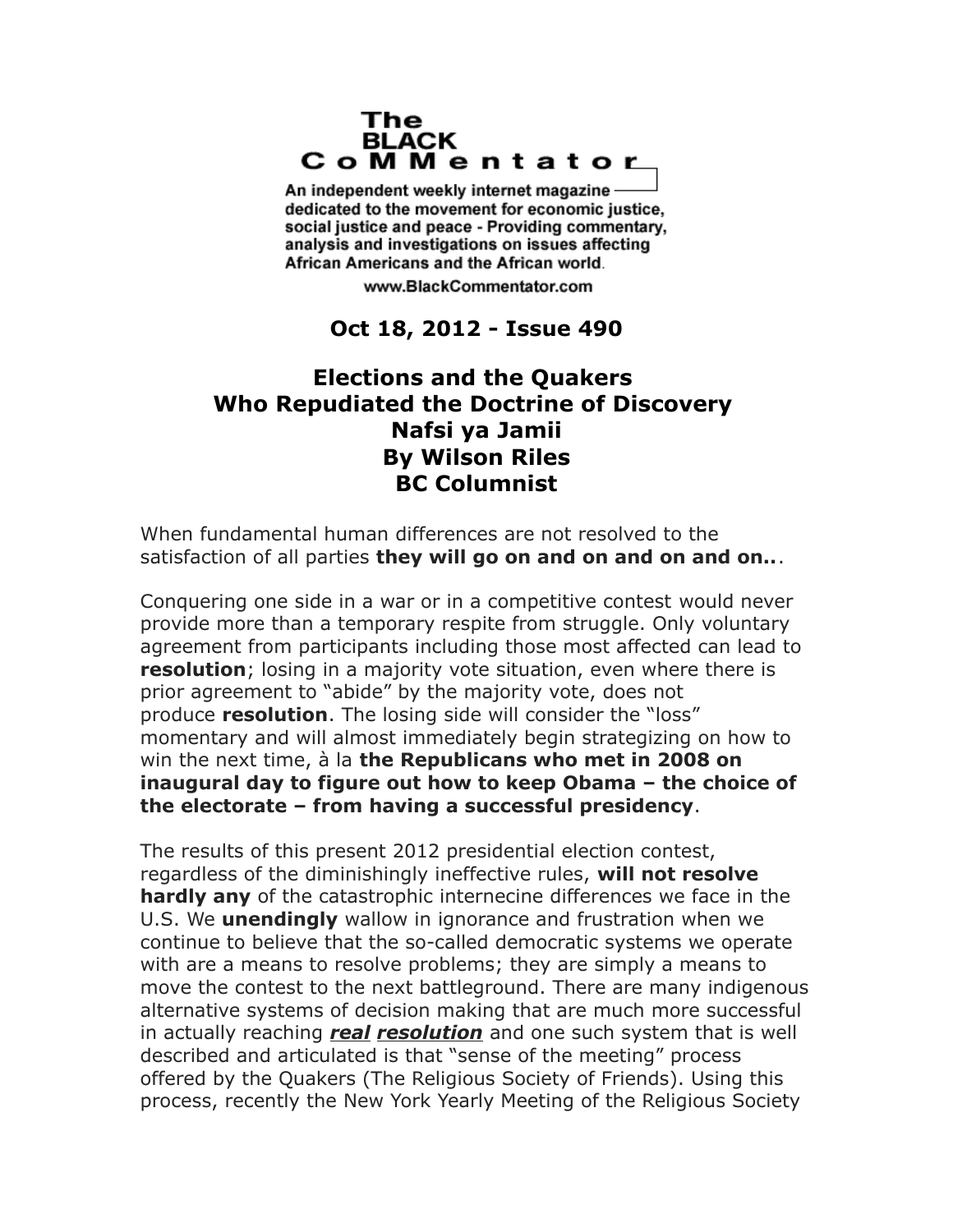of Friends joined the Episcopal Church in formally repudiating the *550 year old* Doctrine of Discovery at their annual Summer Sessions in Silver Bay. *This immoral doctrine remains at the root of most of our present day difficulties in the US!*

As Wikipedia states it: "The Discovery doctrine is a concept of public international law expounded by **the United States Supreme Court** in a series of decisions, most notably *Johnson v. M'Intosh* in 1823." The decision relied on a 1455 Papal Bull (**read Catholic** *Fatwa*), *[Romanus](http://en.wikipedia.org/wiki/Romanus_Pontifex)  [Pontifex](http://en.wikipedia.org/wiki/Romanus_Pontifex)*, issued by Pope Nicholas V which allowed Portugal to claim and conquer lands in West Africa. In 1493 Pope Alexander VI extended this Catholic Fatwa to Spain after Christopher Columbus had already landed in Cuba and on the island of Hispaniola where Haiti is still being decimated. "Chief Justice John Marshall justified the way in which colonial powers laid claim to lands belonging to sovereign indigenous nations during the Age of Discovery" by the "supposedly inferior character of native cultures."

The Supreme Court decision stated that "title to lands lay with the government whose subjects explored and occupied a territory **whose inhabitants were not subjects of a European Christian monarch**." This horrendously unjust, wrong law-of-the-land stands today primarily to blunt, ignore, and invalidate indigenous claims to land and reparations**.** The values underlying this law are still used today such as underlying the statement of Arkansas Republican State Representative Jon Hubbard's recent assertion that slavery was a "blessing in disguise" because it brought Africans to the superior circumstances of slave life in the US as opposed to the freedoms they would have experienced in Africa. Hubbard, as do most others in the US, discounts how stolen and otherwise accumulated labor and wealth tends to protect itself, further concentrate, and further expand in to "dynastic" status squeezing out, oppressing, and controlling less concentrated resources and natural abilities.

It is virtually **impossible to integrate** into a competitive system as an individual **and especially as a group** where everybody does not start on the same starting line and where injustice continues all along the way. The "American exceptionalists" (read *racists* ) and the corporate monarchist keep killing and stealing.

This New York Quaker organization chose to act after two years of deliberation under the leadership of its Indian Affairs Committee, which was first formed in the late 1700s. The Friends denounced the Doctrine of Discovery as contrary to their experience of God and as a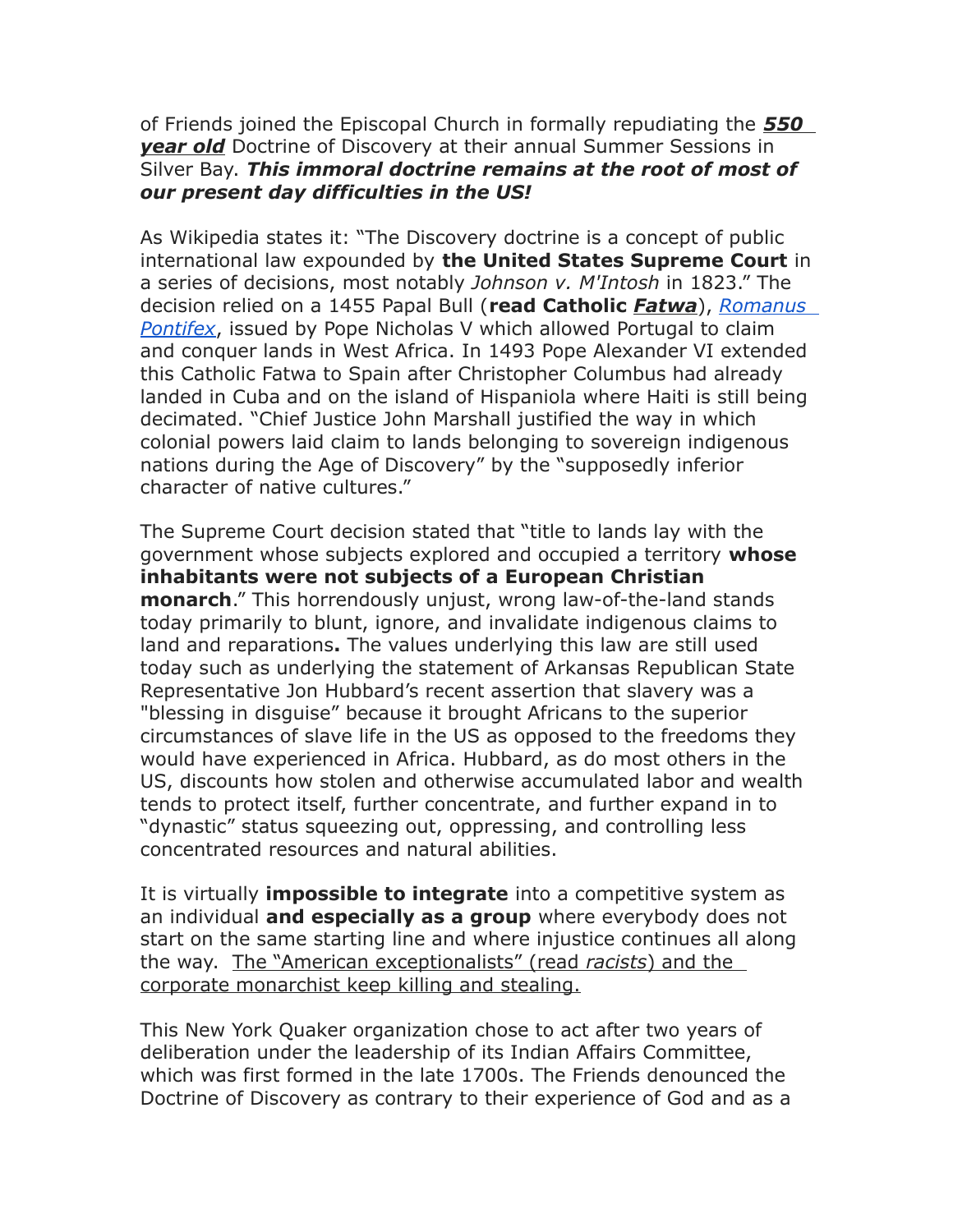violation of their spiritual experience of the fundamental equality of all persons; stating as follows: "We cannot accept that the doctrine of Discovery was ever a true authority for the forced takings of lands and the enslavement or extermination of peoples. It is reprehensible for the United States to use the doctrine of Discovery as a legal doctrine to compel a jurisdiction over Indigenous Peoples or their lands." The Yearly Meeting also called upon the United States Senate to "enact the legislation that will make UNDRIP [the United Nations Declaration of the Rights of Indigenous Peoples of 2007] the law of the land in the United States of America."

**The Doctrine of Discovery undergirds all US laws regarding the sanctity of property.** It is, therefore, the legal bulwark for US corporate capitalism. The United States has used the Doctrine to rationalize its dominion over its indigenous peoples throughout its history, citing the Doctrine as recently as 2005 in the U.S. Supreme Court case City of Sherrill v. Oneida Nation of Indians. It is at the roots of our centralized banking system which was justified by Alexander Hamilton as a way to pay for the *standing federal government army* – one of the primary things we fought the American Revolution to avoid – that was used by the new nation to enforce the takeover of Native land.

Our enormous, out of proportion military today, with more than 737 bases in 130 nations around the world and with more than 2,500,000 people in arms (**not including paid private contractors**), is simply a continuation of the implementation of the basic immoral understandings at the core of the Doctrine of Discovery: we are superior and our religious fatwa tell us we have a right to do what we please with you, your labor, and your land using our military might. It is also at the core of the value system of the US militaristic, retributive rather than restorative, mass incarceration system which has its roots in slavery and slave catchers.

Fundamental reform in the US will not arrive by the point of a gun. Neither will we get there any time soon through the election of a president nor a congress nor a governor nor a state legislature. These are all competitive contests. **By their very nature, they are not geared to resolving human differences!** The bedrock differences will almost never even see the light of day let alone be discussed in these contests.

Like the New York Yearly Meeting Society of Friends, the Episcopal Church, some parts of the Methodist Church, and other organizations,